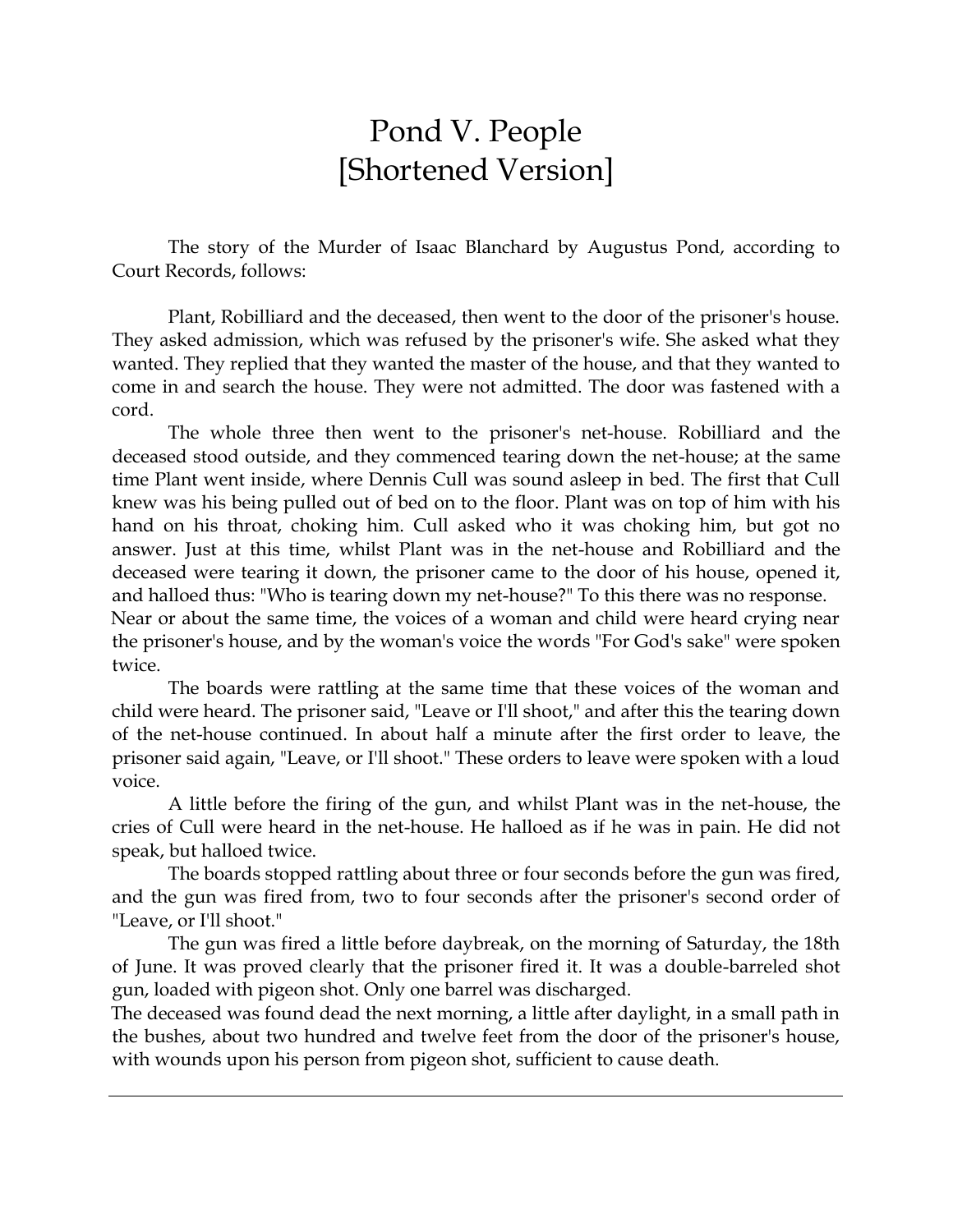Without any cause or provocation given by Pond, we find Plant, Robilliard and Blanchard combining with an expressed intention to do him personal violence. On Thursday evening this gang, with from fifteen to twenty associates, having been hunting for Pond, found him at a neighbor's, and, having got him out of doors, surrounded him, while Plant struck him with his fist, and kicked him in the breast, with insulting language, evidently designed to draw him into a fight. He escaped from them, and ran away into the woods, and succeeded in avoiding them that night. That same night they tore down the door of the net-house, where his servants were asleep, in search of him, and not finding him there went to the house, the whole rabble being with them, and wanted Pond, and expressed themselves determined to have him; but refused to tell his wife what they wanted of him. Not finding him there, they started off elsewhere in search of him. This was between nine and ten o'clock at night. About noon of Friday, Plant and Blanchard met Pond, when Plant threatened again to whip him, and then went up to him, told him not to say anything, and that if he did he would give him slaps or kicks. Plant then took a stone in his hand, and threatened if Pond spoke to throw it at him. Pond said nothing, but went home quietly, and Plant went off and was heard making further threats soon after. Friday night neither Pond nor his family went to bed, being in fear of violence. Between one and two o'clock that night, Plant, Robilliard and Blanchard went to the net-house, and partially tore it down, while Whitney and Cull were in it. They then went to the house where Pond, his wife and children were, shook the door, and said they wanted Pond. Pond concealed himself under the bed, and his wife demanded what they wanted of him, saying he was not there, when Plant shook the door again, and ordered Mrs. Pond to open it; saying they wanted to search the house. She refusing, they resorted to artifice, asking for various articles of food, and objecting to receiving them except through the door. Plant then repeatedly commanded her to open the door, saying if she did not, she would regret it. On opening the door from six to twelve inches, by sliding the cord, to hand them some sugar, which they demanded, they did not take the sugar, but Plant seized Mrs. Pond's arm, and squeezed it until she fainted. Not succeeding in getting into the house, they then left for Ward's, and Pond went to the house of his brother-in-law, and borrowed a double-barreled shot gun loaded with pigeon shot, and returned home. While at Ward's, Blanchard told the latter that they had torn down part of Pond's net-house, and had left the rest so that when they went back they would have the rest of the fun. Blanchard also said, "I want to see Gust Pond; he abused an Irishman, and I want to abuse him just as bad as he abused the Irishman. Pond has to be abused any way." He also said to Ward, "This is good bread, I don't know but it may be the last piece of bread I'll eat." Plant also made threats. A short time after returning, they were heard to say they were going back again; were going to find him and to whip him, or have the soul out of him." It is to be remarked that we have their language as rendered by an interpreter, who was evidently illiterate, or at least incompetent to translate into very good English, and it is impossible for us to determine the exact force of what was said. The party then went back to Pond's, and asked admittance to search for him. His wife refused to let them in. They immediately went to the net-house, where Cull was asleep.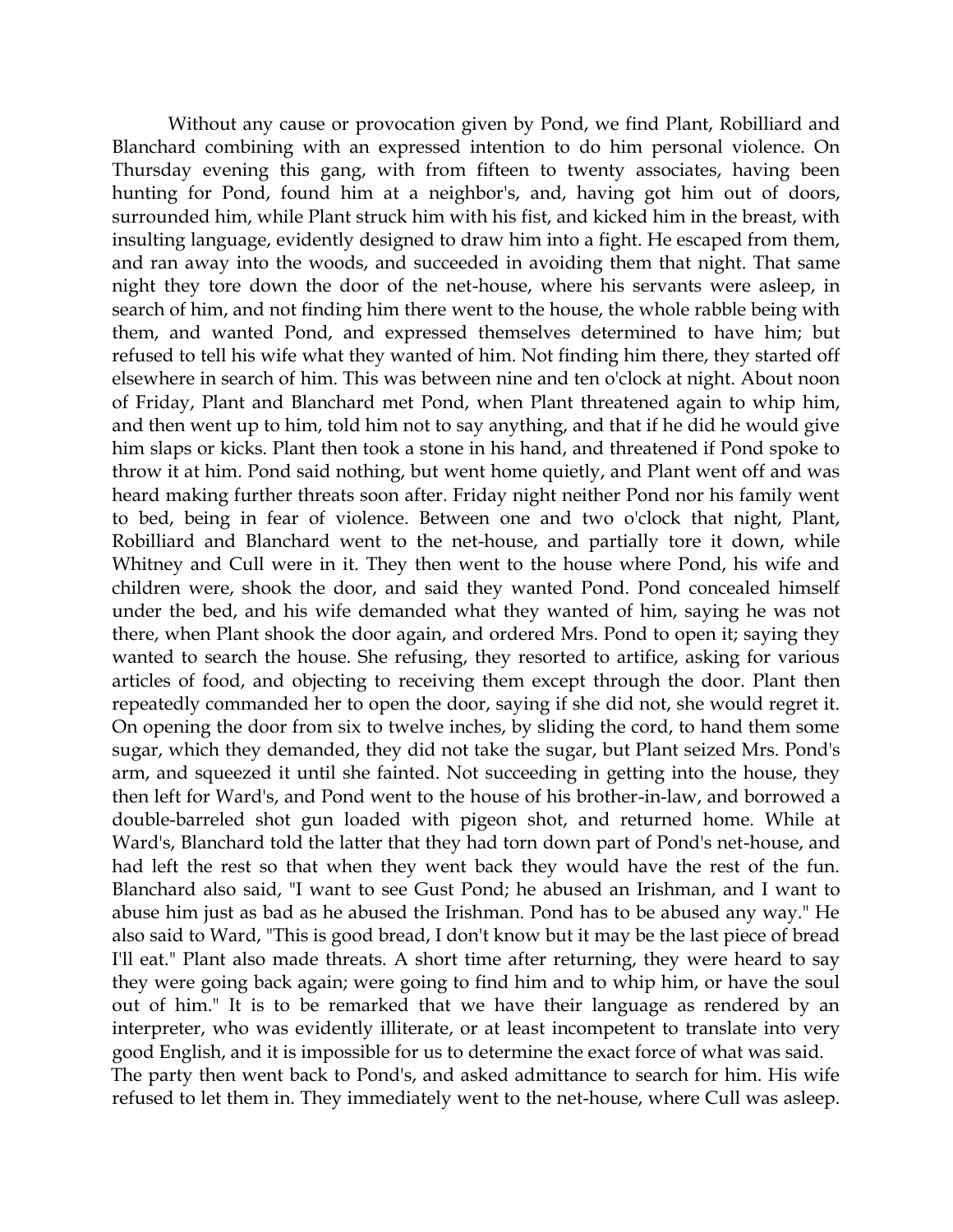Plant seized Cull, and pulled him out of bed on the floor, and began choking him. Cull demanded who it was, but received no answer. Blanchard and Robilliard had commenced tearing down the boards. Pond went to the door and hallooed, "Who is tearing down my net-house?" to which there was no answer. The voices of a woman and child were heard crying, and the woman's voice was heard twice to cry out "for God's sake!" Cull's voice was also heard from the net-house, not speaking, but hallooing as if he was in pain. Pond cried out loudly, "Leave, or I'll shoot." The noise continuing, he gave the same warning again, and in a few seconds shot off one barrel of the gun. Blanchard was found dead the next morning. Pond took immediate steps to surrender himself to justice.

## The Court's Decision

Error to the district court of the upper peninsula, for the county of Mackinac. The plaintiff in error was tried on an information for the murder of one Isaac Blanchard, and convicted of manslaughter.

We can not, upon a consideration of the facts manifest from the bill of exceptions, regard the charges asked by the defense as abstract or inapplicable to the case. It was for the jury to consider the whole chain of proof; but if they believed the evidence as spread out upon the case, we feel constrained to say that there are very few of the precedents which have shown stronger grounds of justification than those which are found here. Instead of reckless ferocity, the facts display a very commendable moderation.

Apart from its character as a dwelling, which was denied by the court below, the attack upon the net-house for the purpose of destroying it, was a violent and forcible felony. And the fact that it is a statutory and not common law felony, does not, in our view, change its character. Rape and many other of the most atrocious felonious assaults, are statutory felonies only, and yet no one ever doubted the right to resist them unto death. And a breaking into a house with the design of stealing the most trifling article, being common law burglary, was likewise allowed to be resisted in like manner, if necessary. We think there is no reason for making any distinctions between common law and statute felonies in this respect, if they are forcible and violent. So far as the manifest danger to Pond himself, and to Cull, is concerned, the justification would fall within the common law.

It is claimed by the prisoner's counsel, that we are authorized to pronounce upon the case the judgment which the facts warrant. Had the facts spread out in the bill of exceptions been found as a special verdict by the jury, this would be true. But as the case stands, we can only consider them as bearing upon the instructions given or refused. The errors being in the rulings, and not in the record outside of the bill of exceptions, we can do nothing more, in reversing the judgment, than to order a new trial. The district judge has ruled upon the law questions in such a way as to present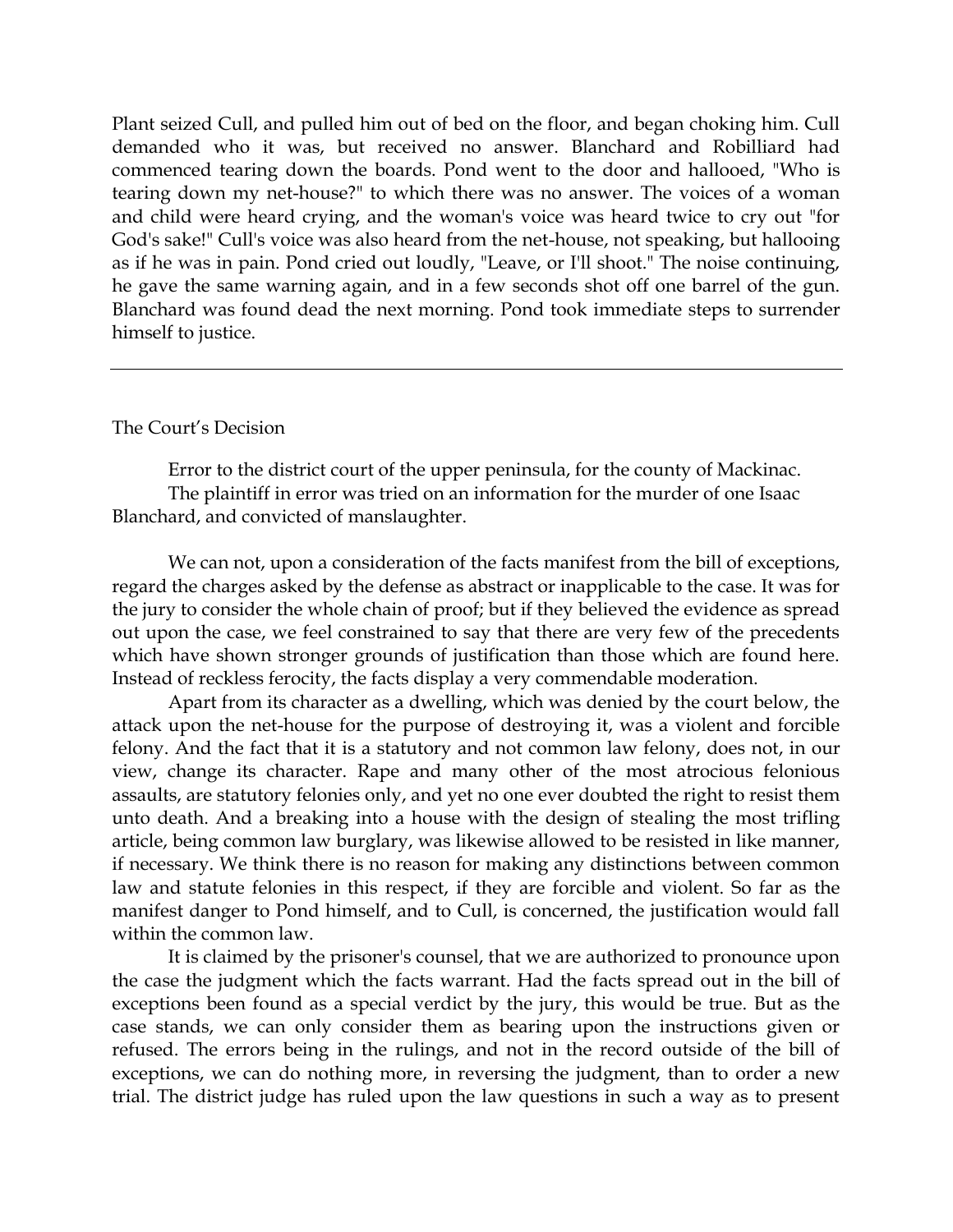them all fairly as questions not before decided in this state. We think there was error in requiring the actual instead of apparent and reasonably founded causes of apprehension of injury; in holding that the protection of the net-house could not be made by using a dangerous weapon; and that the conduct of the assailing party was not felonious; and also in using language calculated to mislead the jury upon the means and extent of resistance justifiable in resisting a felony.

We do not deem it necessary to pass upon the minor points, as we do not suppose the authorities will deem it important to proceed further, unless the facts are very different from those presented.

The judgment below must be reversed, and a new trial granted.

MANNING and CHRISTIANCY JJ. concurred. MARTIN CH. J. concurred in the result.

[\[1\]](http://www.2ndlawlib.org/court/state/#fnb1) There is no positive rule for the definition of justifiable homicide; it must depend upon the circumstances and surroundings of each case, Patton *v.* People, 18 Mich., 314. One who is threatened with an attack by an assailant is authorized to act, and his actions are to be judged in the light of the circumstances as they appeared to him at the time, and if his assailant follow him up in a threatening manner for the purpose of frightening him, and so as to make him believe that a violent attack is imminent, it is immaterial whether a forcible attack was actually intended or not, Hurd *v.* People, 25 Mich., 405; State *v.* Martin, 30 Wis., 216.

The Court's Explanation of the Decision in this Case:

This decision concerns self-defense with a firearm. Speaking of the **public role** of **private self-defense**, counsel for plantiff argued, "A mere legal trespass is a private wrong, and no crime. A crime is a public wrong .... For the private wrong or trespass ... the law awards to the injured party his damages or compensation. But for the crime or public wrong, the law awards no compensation, but punishment." "There is, therefore, ample reason why a mere legal trespass or private wrong should not be resisted unto death. It has its ample remedy." "Not so with a crime or public wrong, for which, when once committed, there is no remedy, though it may be punished. The law of society, the public safety, therefore, requires that crime be resisted and prevented; and hence every citizen is invested not only with the right but duty to repel and prevent it; but the means employed must appear to be necessary and reasonable for the purpose, in view of the nature of the crime and all the circumstances of the case. "In its decision, the court commented on this **public role**, "But the rules which make it excusable or justifiable to destroy [human life] under some circumstances, are really meant to insure its general protection. They are designed to prevent reckless and wicked men from assailing peaceable members of society, by exposing them to the danger of fatal resistance at the hands of those whom they wantonly attack, and put in peril or fear of great injury or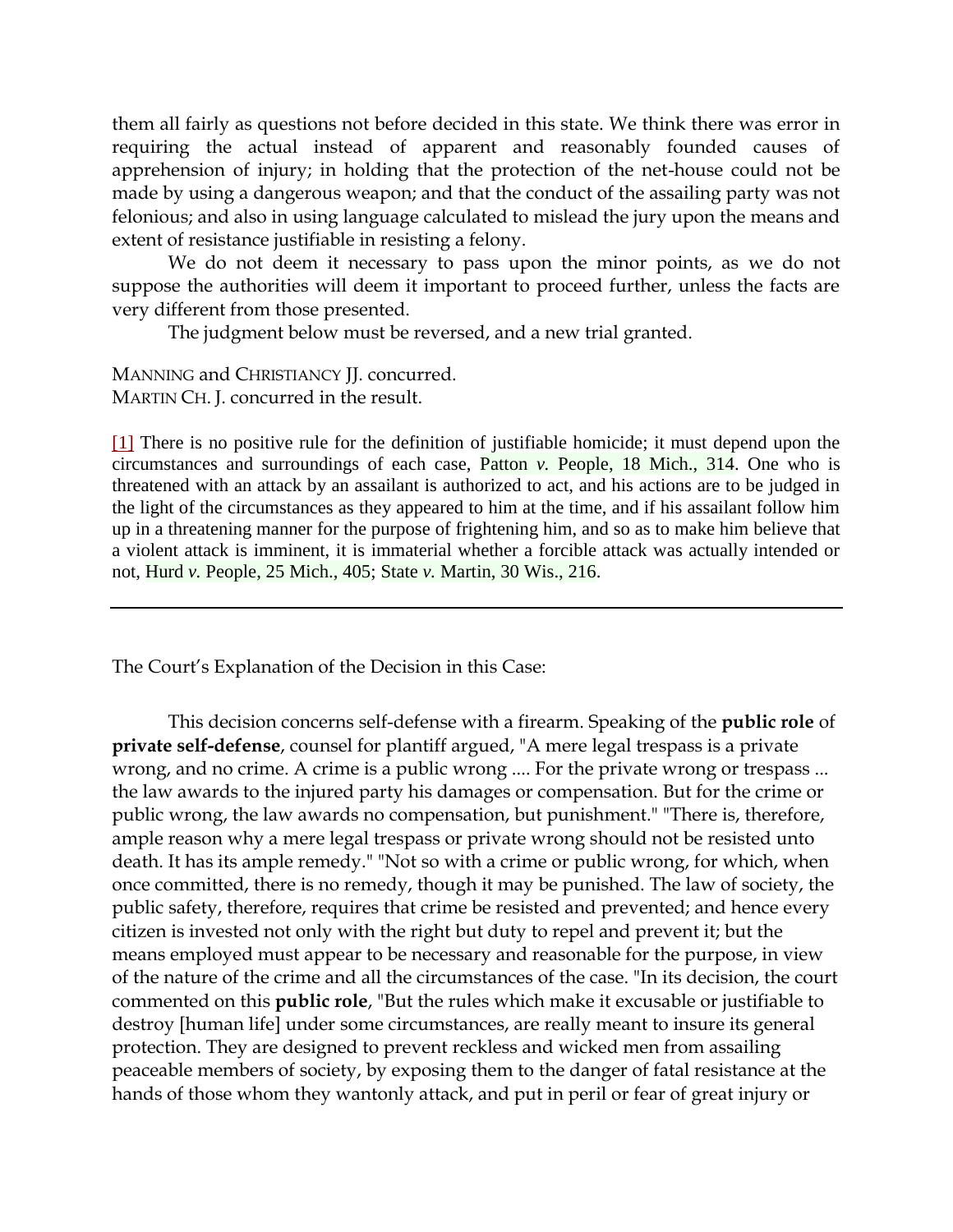death." "... justifiable homicides [are] where the slayer was regarded as promoting justice, and performing a public duty; and the question of personal danger did not necessarily arise, although it does generally. It is held to be the duty of every man who sees a felony attempted by violence, to prevent it if possible, and in the performance of this duty, which is an active one, there is a legal right to use all necessary means to make the resistance effectual." "[concerning rioters, private persons who can not otherwise suppress them, or defend themselves from them, may justify homicide in killing them, as it is their right and duty to aid in preserving the peace.